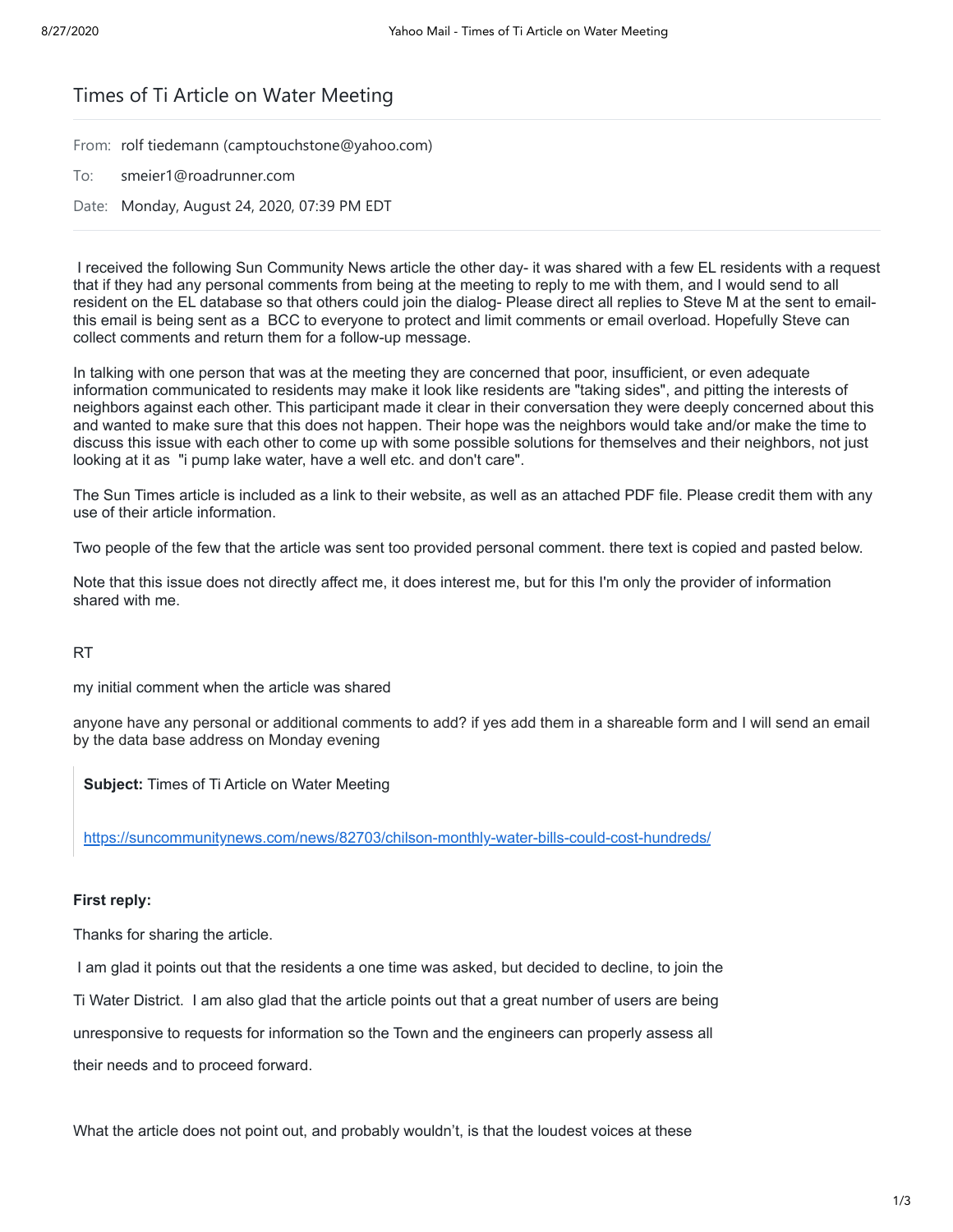meetings are those who are not willing to find solutions but to find faults. As Grandma told me –

"If you are not part of the solution, you are part of the problem".

My opinion – the lack of effort of the residents will result in nothing being accomplished creating

in a huge negative financial impact on the Town and on the property users.

## **Second reply:**

Thanks Rolf but I am not sure what you are looking for. Are you suggesting edits to the new story or is there going to be a response to it?

I did attend the meeting and was very concerned about the lack of straight answers and the lack of information available on the town website. At the beginning of the meeting the Town Supervisor said anyone not using the water would not be impacted and a couple of people left. I believe they were people on the lake but am not sure. Towards the end of the meeting the Attorney finally said that all properties in the District would have to pay so the people that left could be in for a surprise. It took a lot of questions to get him to say that and even then you had to be paying close attention. And he talked about maybe they could draw lines around certain properties to exclude them from the district. One district option was a water treatment facility at Eagle Lake and using lake water as the supply. When asked where that plant would be they said they hadn't gotten that far in planning. I doubt they put this option on the table without any consideration of location so again I felt they were evasive.

There are some people that live on the lake full time and of course they want water, although I am sure they are shocked at the cost. I do not want it because of the cost and so little use that I would have. If I knew I could opt out and my neighbors could opt in I would support the district. But it seems like everyone will be forced to be in the district and the town is trying not to let us know that. Anyway after attending the meeting I know the cost of the district will be very high no matter which option is selected and they seem reluctant to give specific answers about who would have to be in regardless of interest in the district. I left with no answer to that question. However, there are 108 potential users and everyone they let out of the district will mean less people to pay for it and so their price tag goes up quickly and to avoid that I am concerned they will be reluctant to allow properties to be excluded.

# **Third reply:**

- 1. My interpretation of whether you can opt in or out depends on several things. The big one I was able to later determine was "if there is a continuous line of properties along the water main line after you opt out, then you can opt out". I asked if all the properties on the south side of Route 74 across from me were in, could I, on the north side, opt out – answer yes. The line continued on the other side. However, I still am not totally comfortable with the answer. (I wish the attorney would be available for the planning meetings)
- 2. Not sure who all left early based upon the supervisor's comment. One who did leave has a place near the end of Harris Point Way. As I believe Charlie Robinson and the house across from him are the last on the current system and he is beyond that point, he would not be part of the new district
- 3. They have not definitely located a site from where to draw water from Eagle Lake . However, the map showed a location on the west side near the current chlorination building. Based upon further studies, it could be relocated. As stated during the meeting, they have not done a lot of borings and other engineering studies. Most is still conceptual. They are not being compensated to do detailed engineering studies at this time
- 4. The formation of a new district is subject to a vote. I am not sure on this quite yet myself. Again the attorney said several things. One could be a proxy vote. But still not sure if it is one vote per property or if the vote is weighted based upon the property's assessed value. A property assessed for \$200,000 will have twice the greater vote than a property assessed for \$100,000?
- 5. A question I have is  $=$  I am currently not a user because I have a well / spring / lake that I draw water from. However the water main runs across the front of my property. Will I be included in the new district? That could increase the number of payors.
- 6. As mentioned in the meeting, the amounts being listed did not include any grants. Last fall, it was stated that these projects are generally eligible for grants up to 30% of the cost to a maximum of \$3 million. However